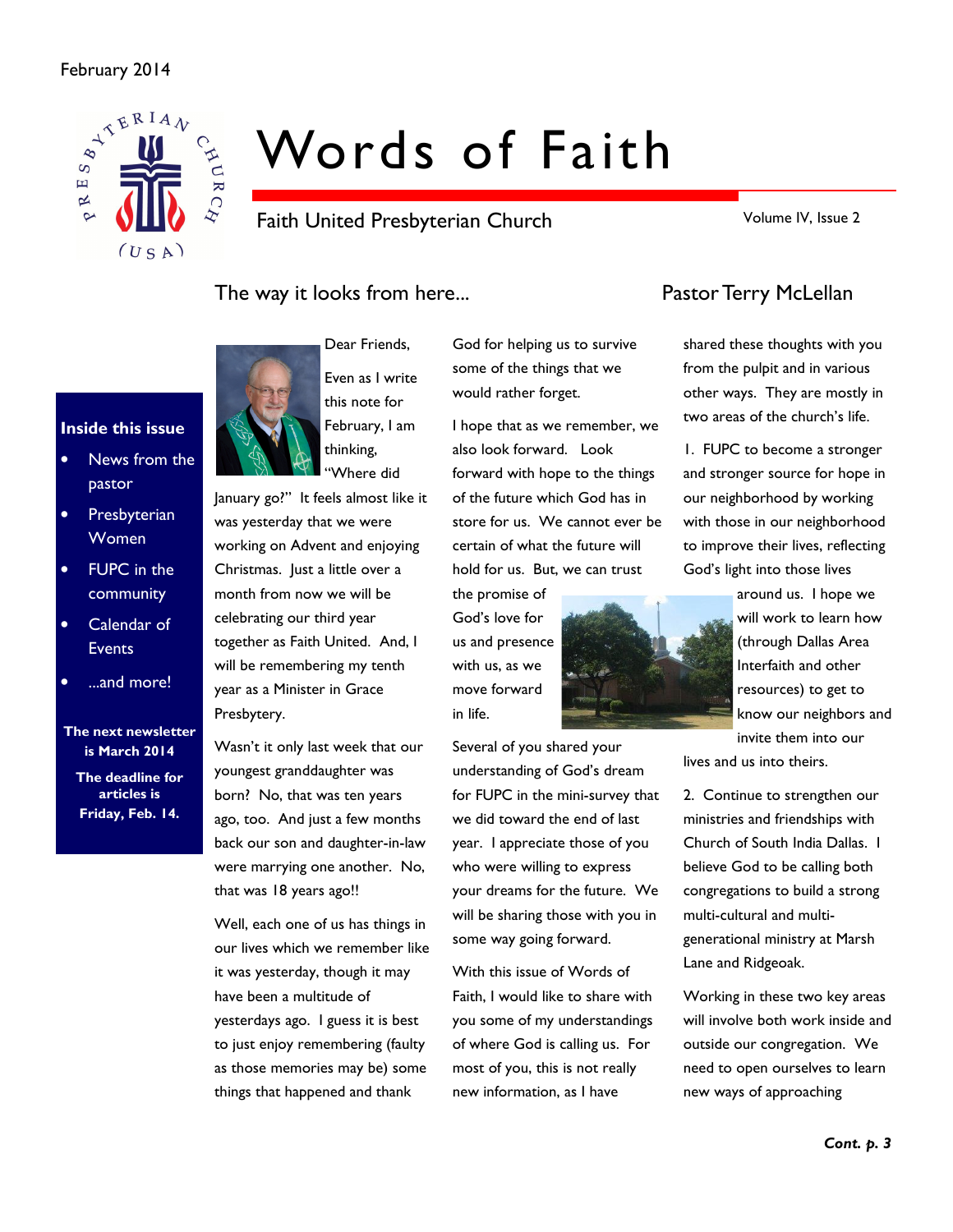# Page 2 Words of Faith

# Presbyterian Women **Patti Sloey**

Tuesday Morning Circle-

2nd Tuesday, 10:30 am at the church, February meeting, Tuesday, 2/11. Moderator, Linnie Hinkle or Vice Moderator, Joan Nelson.

#### Thursday Morning Circle-

2nd Thursday, 9:30 am at the church, February meeting, Thursday, 2/13. Co-Moderators, Sharon Meurer and Cleo Sherrard or Vice Moderator, Mary Silva.



Thursday Evening Circle-will meet at 7:00 p.m. on February 20 at the home of Lois Norton. Contact the church office if you need Lois' address.

The Starboard Stitchers will meet

on Tuesday, February 4, at 1:00 p.m. continuing their stuffed animal project for the clinic at North Dallas Shared Ministries. Come to stitch or stuff and enjoy the fellowship.

The PW coordinating team will next meet on Thursday, February 20 at 11 a.m. The location of the meeting is yet to be determined

The Annual Women's Retreat is on Saturday, February 22. Reservations can be made on Sundays 2/2 and 2/9. The contact for this event is Marilyn Rose. More details are below.

# Retreat! Retreat! Retreat! Marilyn Rose

That's what the women of our church are going to do! We're getting away! We're going to have fun! An interesting speaker will inspire us! Lunch will be catered! Prizes will be given away!

Here are the details:

- Date: Saturday, February 22
- Time: 10 a.m. -2 p.m.
- Place: North Dallas Family Church, 1700 S. Josey Lane, Carrollton 75005 (next to Turner High School, parking in rear)
- Speaker: The Reverend Judy Fletcher (she has served in our pulpit several times) "God-Me-Others"
- Cost per person: \$12.50



All women of Faith United Presbyterian Church are invited. You don't have to be a member of a circle. Invite guest(s). The goal is to get away, learn, meet others, have fun and refresh ourselves. You don't need to bring anything. If you have a personal need or concern (medical equipment, transportation, etc.) please call Marilyn Rose, 972-492-2998. She can also answer any questions you may have.

Reservations will be taken on two Sundays, 2/2 and 2/9. Or, you may contact Marilyn Rose. Look for the reservation table in the hallway near the workroom.

Checks for \$12.50 should be made out to Faith United Presbyterian Church (FUPC), put PW Retreat in the memo section. You won't want to miss it. Come to the FUPC Retreat!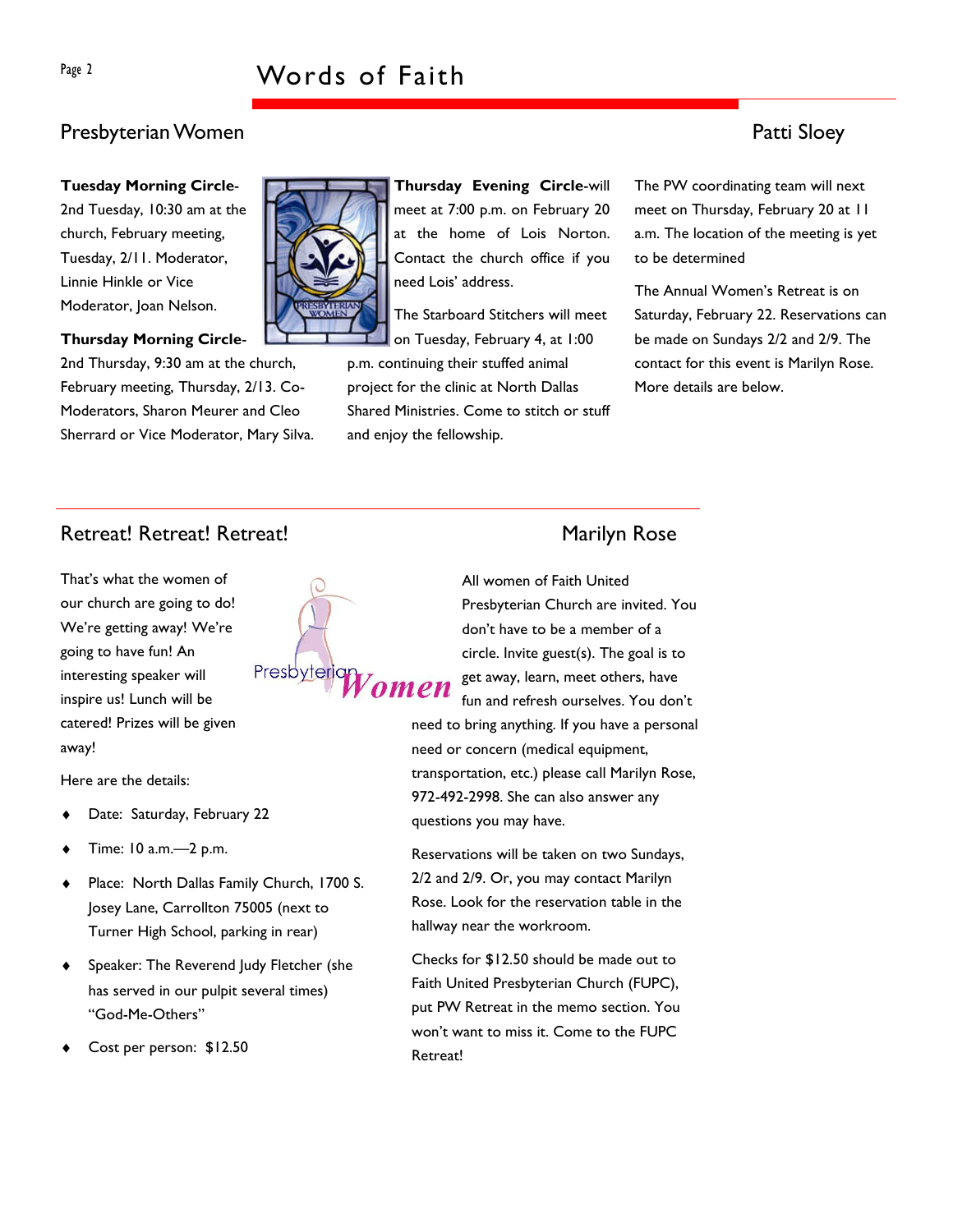### FUPC blood drive! Example 20 No. 2011 No. 2012 No. 2014 No. 2014 No. 2014 No. 2014 No. 2014 No. 2014 No. 2014 N

March 15 will be the date when the American Red Cross will come to our church for a blood drive. The blood supply is especially low in the spring and summer months as more people are outside enjoying God's world in risky ways. Sometimes they get injured. Some of them you don't know, but some are your own friends and family. This is

your opportunity to donate your own very special gift that is often needed in an emergency.

Between now and then, members of the Health Advisory Committee will be circulating among you with a list for you to sign up for an appointment at our church. The whole donation process requires only about one hour of your time. The peo-

#### The way it looks from here... Cont.

ministry and strengthening our spiritual lives, giving us new resources with which to fulfill our callings. Then when we find an area of passion, be willing to step outside of "We've never done this before," and try new things and meet new people.

It is my prayer for us as we move forward that we continue the conversation begun with the minisurvey to discover together where God has given us a passion and what spiritual gifts we have been given to fulfill what God has for us to do. And let's do it together.

Blessings and peace, Pastor Terry

Terry@FaithUnited-pc.com

# Happy Birthday FUPC! Dottie Cogar

Faith United will celebrate their third birthday in March this year. Hard to believe it has been three years already! We will have a birthday reception following worship on Sunday, March 2. Mark your calendar so you will not miss the celebration.

ple who draw the blood are experienced. They are careful to interview you prior to collection to screen out those who should not donate. So if you have a condition that you have questions about, call the American Red Cross ahead of time and it will save a trip. You are welcome to come on the day and talk with them at that time, too. Age is not a condition that will exclude your

donation.

If this date is not convenient for you, you can also contact American Red Cross (214-678-4800) and set up your own appointment and designate your donation to be credited to Faith United Presbyterian Church's blood drive.



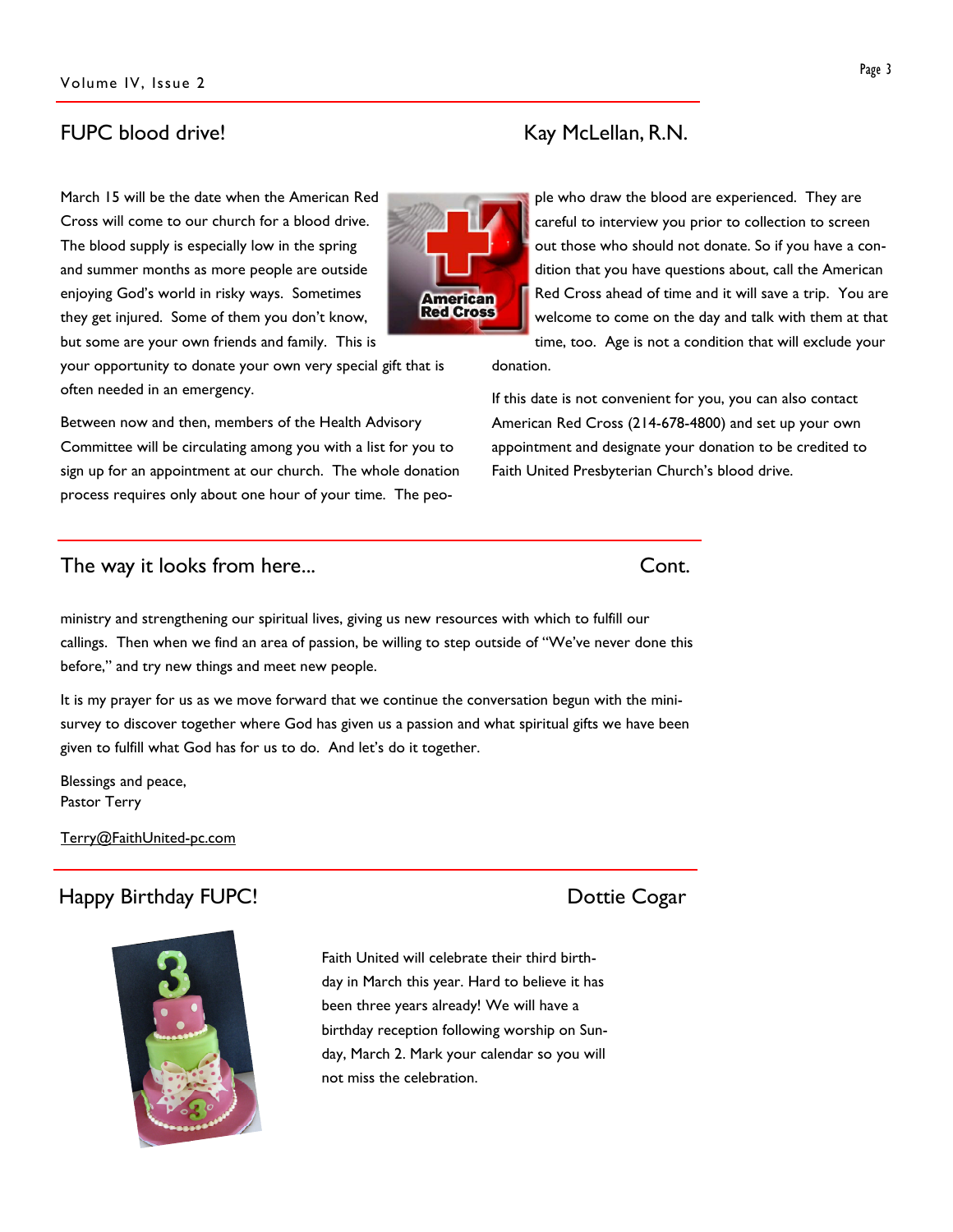### Notes & News from the Pews



### Thank you!

Thank you so much for the gift cards for our daughters! They helped a lot during the holidays! We really appreciate it. Happy New Year!

The Manis family

My God daughter Gabriel Batchler. I would like to thank all my Church friends for the food you sent to the memorial and all the cards for me and my family. She was put in her final resting place at the VA memorial on January 10.

#### Love, Margaret (Jones)

# **Cans for Shelter Cash Ann Walden** Ann Walden

In the back hall where the Shelter refrigerators are, there is a large yellow trash can with a lid for recycling pop cans only. If you drink anything in a can, PLEASE bring it to the yellow trash can and we will recycle these for \$ to help women at the Shel-

ter. Since there are many more men than women, sometimes women's needs go to the back burner. Let's see if we can even the score with the can money and provide things that are gender specific.



#### Directory updates

Please remember to notify the church office if your contact information changes so it can be published in the next newsletter.



Austin Street Centre has a new director who I think is truly interested in the needs of the homeless. I met Jon Edmons 6 January and talked some time about our involvement over the years. He shared some of his ideas like better use of the space on the Shelter floor. Jon came on

board in September but, to my knowledge, this is the first time we have been there at the same time. There were 410 people in need of shelter on the 6 due to the extended cold weather. God Bless Your Faithfulness.



### Session & Such

The Session has a Called Meeting once a month for the purpose of meeting and

receiving prospective new members. This month's Called Meeting is scheduled for Sunday, February 9 at 10:15 a.m. They meet in the Library/Resource Room across from the coffee/fellowship area. The next stated session meeting is scheduled for Sunday, February 9 after worship with Susie Wing leading devotional.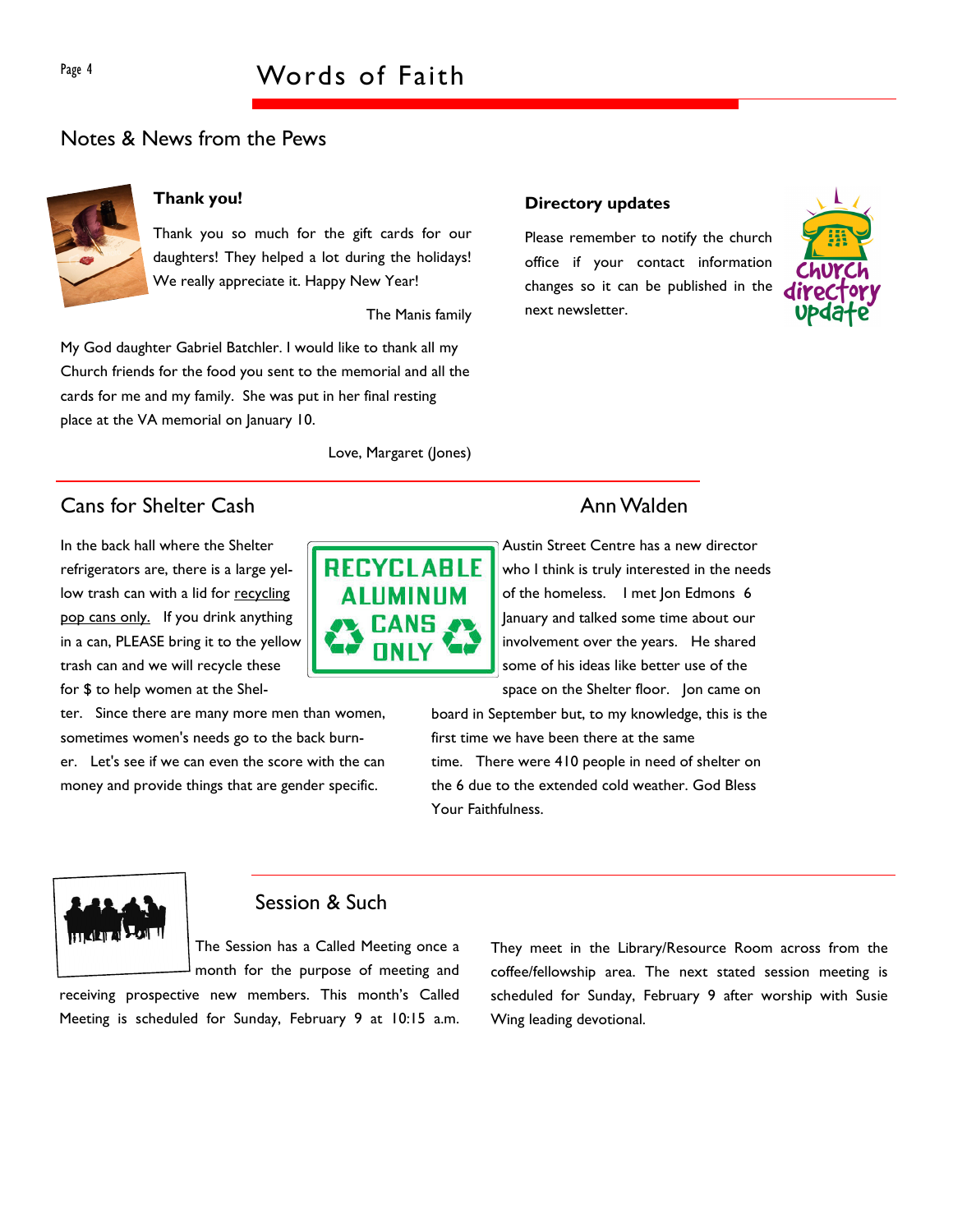## Did you know? **Outreach & Evangelism**

North Dallas Shared Ministries grew out of a need and a vision. The need to help the less fortunate and the vision to tackle the problem through a multi-faith pooling of resources. In the early 80's

the economy had taken a serious downturn and people were streaming into the area in search of work. Many families were sleeping in their cars and going from church to church seeking assistance.

So NDSM grew out of the frustrations of five clergy who met in our church building hoping to find a cooperative and inde-

## **Outreach & Evangelism Committee Louis Duell** Lois Duell

I would love to have some new members for my committee. I am a firm believer in committee members working together for a common cause in order to best use our strengths. I think we can accomplish more while getting to know one another better and enjoying it too. If you have ideas or would like to participate, please call me at 972-241-4669.

It seems we just partied in the new year and now February 2014 is upon us. There is a hustle and bustle around FUPC with many activities in February.

Thank you for submitting articles to the newsletter. No matter how big or small the event, send the information so that it can be included in the next issue of Words of Faith. You may

submit articles in writing to the church office or via email to

#### Brenda@FaithUnited-pc.com

The next issue will be March 2014. The deadline for articles is Friday, 2/14. Please do not hesitate to contact the church office if you or your group has information to share.

pendent non-profit to handle this important aspect of their ministry. In 1983 NDSM opened their doors in one room set aside for them in Park Forest Baptist Church. Many of the volunteers were

from our church, Jeanne Sawyer was the first secretary!

The needs were greater than anticipated and soon other congregations joined NDSM until today there are over 50 churches and more than 500 volunteers. In 2013 they served over 65,000 people. The really special thing is that 92% of the donations go directly to the people being served.

# From the editor **Example 2018** Swindle Next newsletter is

March 2014. Deadline for articles, Friday, 2/14/14 Contact church office or Brenda Swindle via email to submit articles.



Austin Street Meal—The February meal day will be Monday,

February 3. Looking ahead, the March meal will be March 3. Plan ahead for your food donation. Refrigerator for cold food storage is down the hall from the Fellowship Hall.

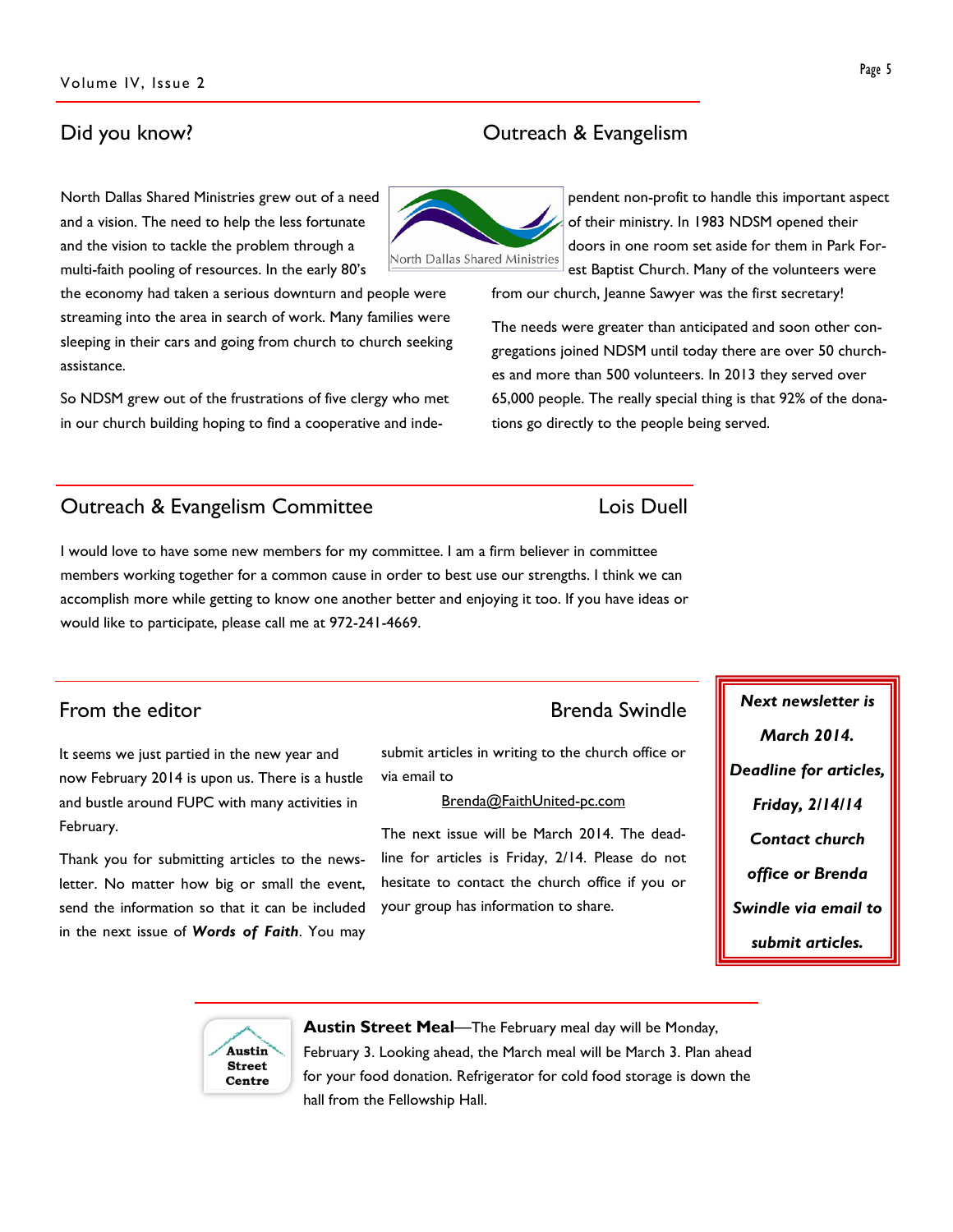# Page 6 Words of Faith

# Happy Birthday!

|                  | February I          |   |  |  |  |
|------------------|---------------------|---|--|--|--|
|                  | ※ Keith Bechly      |   |  |  |  |
|                  | February 3          |   |  |  |  |
|                  | * Angela Penfold    | í |  |  |  |
|                  | February 5          | ł |  |  |  |
|                  | ※ Lorna Acker       |   |  |  |  |
|                  | * Meagan Bower      | í |  |  |  |
|                  | February 7          |   |  |  |  |
|                  | * Marianne Petersen | ł |  |  |  |
|                  | February 8          | ł |  |  |  |
|                  | ※ Jack Walden       |   |  |  |  |
| February 12<br>ł |                     |   |  |  |  |
|                  | * Whit Whitaker     |   |  |  |  |

February 14 Bob Whitnell February 15 Chuck Acker Dick Smith February 16 *<b>\* Kurt Booth February 17 Rebecca Bell  $*$  Ioann Schiebout

- February 18
- Cosette Greer

February 19 Jeremy Ketzel February 22 Mary Joiner February 25 Betty Van February 27 Ann Walden February 28 Hubert Laney John Marxer lacob West



# Prayer Concerns

#### Prayers for:

- Ann Bogle
- Käthe & Eberhard Kaschung
- Ray Kirchmeyer (David's brother)
- **Lilas Kinch**
- Jim Laclede (Steve's father)
- Thelma Rinehart
- **Carol Roberts**
- Mary Sewell
- Mary Silva
- Alan Swope
- **Carol West**
- Roberta Welther
- Debbie Winters

#### In the hospital:

Martha Watson



Give ear, O Lord, to my prayer; listen to my cry of supplication. In the day of my trouble I call on you, for you will

answer me.

Psalm 86:6-7

#### Rehab/At Home:

- Phil & Marilyn Beaubien
- Earl & Mary Blackney
- David Daly
- Lois Davenport
- ♥ Harvey Garoutte
- **Ruth Innes**
- ♥ Henry Knight
- ♥ Earle Krause
- ♥ Joanne McKnight
- Hugh McWhorter
- Anne Mobley
- Wanda Mosher
- Roc & Clarice Mitchell
- ♥ Ken & Emroy Quevreaux
- Freddie Simmons
- Don Speigel
- Martha Worrell

#### Service Personnel:

- ♥ Logan Burkham
- ♥ SPC Albert Campos
- ♥ David Crossley
- **SGT Kevin B. Cuiksa**
- ♥ Marshall Dobbs
- ♥ Maj. Brian Gaddis
- ♥ LT Ben Garoutte
- ♥ Sr A Jaron Garoutte
- ♥ SPC Jason Jackson
- ♥ SPC Ryan Liggett
- ♥ SPC Chad Manis
- ♥ CPT Joshua Montero
- **Andrew Moore**
- ♥ COL Thomas Pentecost
- ♥ SFC George Pittman
- **SFC Adam Reno**
- USAF CPT Andre Silva
- **SPC David Wheat**

Know of someone who is homebound & not on our list? Let us know, contact the church office.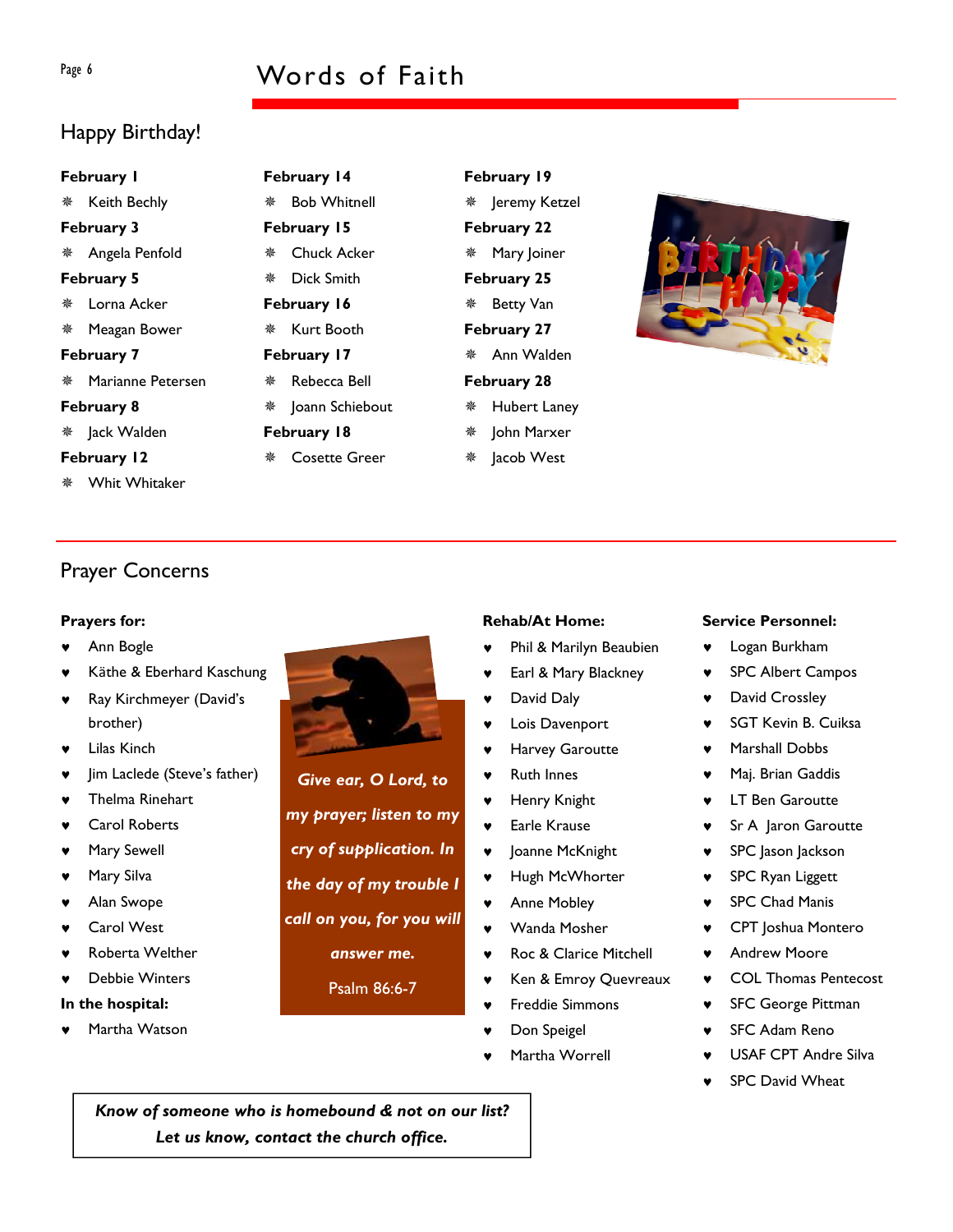### You are invited! Lisa Laclede

#### Saturday, 2/8/14, 10am—12pm

All are invited to attend the next Stephen Ministry event. Special speaker, Cathy Monkman, will talk about divorce. Read all about our special speaker below. Share the invitation with anyone who would benefit from attending the presentation and discussion. Please RSVP to Lisa Laclede at sllaclede@netzero.net or (cell) 214-686-1519 so we know how many to expect.

Cathy Monkman—Once a member of Ridgeview Presbyterian Church from about 1978 through 1990, Cathy moved to Argyle, TX, and was an active member at Trinity Presbyterian Church in Flower Mound. When she found herself emptynested, she followed her passion and God's calling into the educational ministry of the church, in which she had already served over 25 years as a volunteer. Her first paid call was to North Park Presbyterian Church in Dallas as the Director of Children's Ministry. Following that, she answered the call to serve as Interim Director of Christian Education for all ages at First Presbyterian Church in Tyler. Her husband Jim, then talked her into a long Sabbatical which turned into retirement, although she continues to serve in a variety of ways both at Preston Hollow Presbyterian Church in Dallas and at Spirit of the Mountain Lutheran Church in the summer in Colorado. Her retirement also included more seminary training for nearly four years which earned her another certification in Town and Country Ministry through Wartburg Seminary in Iowa. She serves monthly as a facilitator at Faith and Grief luncheons for the bereaved and she enjoys both teaching and training as well as her newest granddaughter, who is 9 months old. She comes to us with her experience as the coordinator for Divorce Care for Kids in which she has served four years at Preston Hollow. Her personal experience with divorce and her training in ministry with both children and adults will bring insight to lay leaders and ministers who may be dealing with the sensitive issues of those encountering divorce. Divorce is an adult problem and decision. The children, often times, are confused and scared, and they need as much help as the parents, if not more.

# Angels at Work **Annual Annual Annual Annual Annual Annual Annual Annual Annual Annual Annual Annual Annual Annu**

I am late thanking all of you who provided Christmas for the PCHAS kids in Waxahachie. I am also extremely grateful for all you did. Those children had a Christmas to remember thanks to your amazing generously. I believe we helped put the spirit of Santa in their eyes. The trunk of my car is huge.... and was packed! There was even over-flow in the back seat. Nancy Bond and Ray Butler drove down with me and space was at a premium. We left the church parking lot about 11:30 on Monday, 16 December, as their party was scheduled for the 19 at 5:30.

We delivered our goodies to a warehouse-type building where they will celebrate with the Itasca campus as well. All gifts were placed according to house number to make it easy to locate a specific kid's stocking. In addition to all the gifts, we also

handed the organizers a check for \$435.00. Faith United is definitely on PCHAS radar as the adults in charge were very grateful for your contributions. After unloading, we drove around the perimeter of the campus, got a bite to eat and were back in the FUPC parking lot before the rush hour started.

I have to share one fun story: Ray Butler's prayer partner asked for a guitar

(never expecting to get one I'm

sure). As it turns out, Ray has coffee with a man who looks for damaged guitars, restores them, and sells or gives them away. Yep, Ray Presbyterian Children's

Homes  $\xi$  Services gave one of these guitars to his

pp. We wanted a photo when he saw it but so far Ray hasn't heard from him and no picture either.

I would love to plan a field trip to Waxahachie ( one hour drive) on a weekend if there is enough interest. Let me know if you would like to see the campus and meet some of the kids. You can use email or word of mouth.

God Bless your thoughtfulness for those less fortunate.